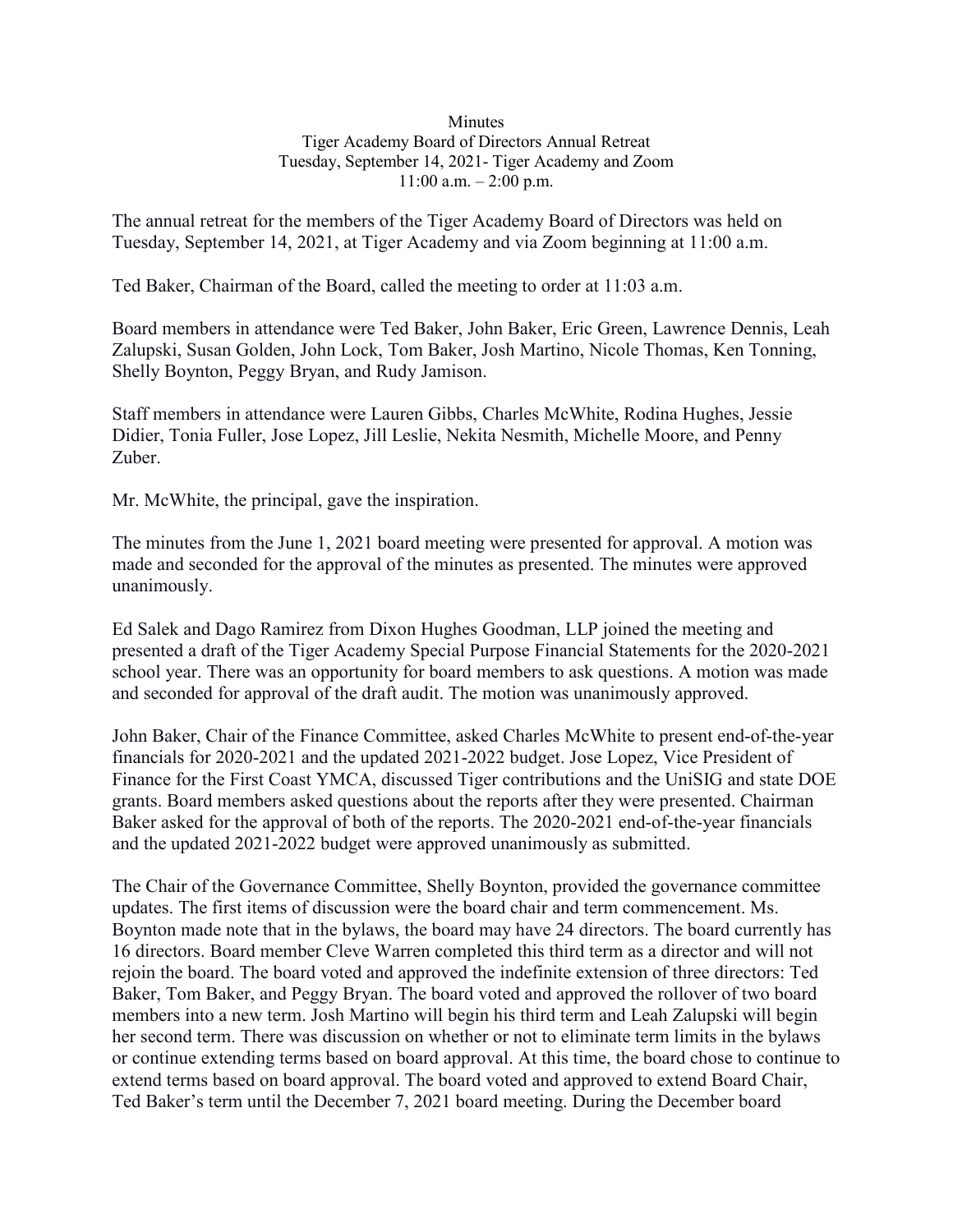meeting, the board will determine if they would like to amend the bylaws to extend the board chair's term.

Shelly Boynton provided an overview of the current board committees, chairs, and members on the committees. The board voted and unanimously approved the following committee chair changes: Ted Baker, Finance Chair; Josh Martino, Curriculum Chair; John Baker II, Fundraising Chair. Shelly Boynton will remain the Governance Chair. Susan Golden has joined the Governance Committee, Ken Tonning moved from the Finance Committee to the Fundraising Committee, and Nicole Thomas has joined the Finance Committee. All other board members remained on the committees they were on for the 2020-2021 school year.

Lauren Gibbs, Executive Director, shared other governance updates, including an electronic Board Notebook for the 2021-2022 school year. She asked the board members to complete their 2021-2022 Conflict of Interest Statements and send them to her. The approval of the 2021-2022 recommended Parent Representative, Latonya Thomas, was nominated and unanimously approved for the position. Ms. Gibbs gave an update on Alyssa's Law, including the procurement of the Raptor Alert System and a full-time guardian at the school. Tiger Academy is no longer using JSO for the Guardian Program this year. Allied Universal is the vendor the school is using for guardians. Next on the agenda was the approval of the year-two Teacher Salary Increase Allocation. Ms. Gibbs presented the amended policy. The board voted to approve the 2021-2022 allocation.

Ted Baker, Chairman of the Fundraising Committee, asked Nekita Nesmith, Senior Vice President and Chief Development Officer for the Y, and Jill Leslie, Vice President of Development, to present the 2021-2022 YMCA of Florida's First Coast Comprehensive Campaign, "Stronger for Our Community". Ms. Nesmith and Ms. Leslie presented the Y comprehensive campaign along with specific data for Tiger Academy, including 2020-2021 annual campaign results, 2022 campaign priorities, and quarter 1 and 2 fundraising activities and priorities. The final Tiger campaign total for the 2020-2021 school year was \$973,141.00. The 2021-2022 fundraising plan aligns with the Tiger Strategic Plan with a campaign goal of \$1,100,000.00. Ms. Nesmith discussed the alignment between the YMCA and Tiger Academy programs, including three main priorities: strengthening the health & wellness of families (youth sports and Safety Around Water); expanding community integrated health; uplifting teens, and scholars (Tiger scholarships and funding club activities).

Multiple upcoming events were discussed including: Drivers of Change scheduled for 12/6/21 at San Jose Country Club; Feeding Northeast Florida Community Pantry held in November (date to be determined); Virtual Appreciation event (date to be determined); Art Auction (Spring 2022); and a donor hosted event (spring 2022). Lauren Gibbs will meet with the Y Development Team to discuss the 2021-2022 fundraising plan. The Fundraising Committee, led by John Baker II, will meet with the Y Development Team to finalize a fundraising plan for 2021-2022.

After a 15 minute break, Jamey Burns, a consultant from Rising Tide Strategy, presented an overview of Tiger Academy's three-year strategic plan. Ms. Burns discussed the process of creating the plan, including the guiding questions, the working groups, the number of meetings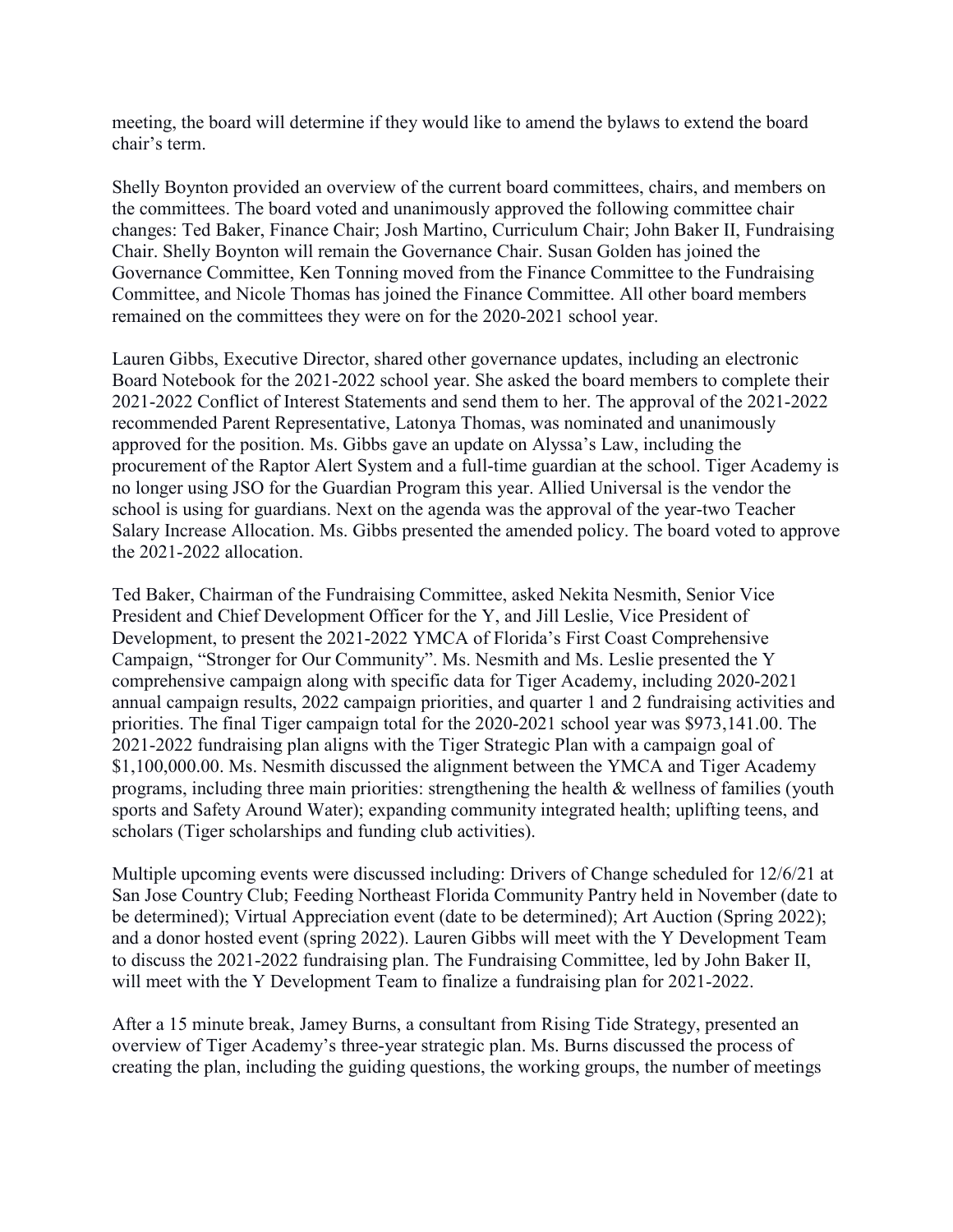and their structure, the data collected and analyzed, and the final five priorities/goals of the plan. Individual YMCA and Tiger team members expanded on the goals.

Michelle Moore, Senior Vice President of Marketing for the Y, presented information about the Tiger Academy marketing plan and budget in connection to Tiger Academy Strategic Plan Goal 1: develop a flexible marketing and communications plan and expand the school marketing budget to increase the annual number of Pre-K-5th grade student applications as well as generate a waitlist for each grade level. The Board discussed the marketing plan and had opportunities to ask questions. Ted Baker, Board Chair, requested an additional plan with tiered options based on cost and marketing tactics. Lauren Gibbs and Ms. Moore's team will meet to follow up on this request.

Nekita Nesmith addressed Tiger Academy Strategic Plan Goal 2: improve financial sustainability by raising \$1.1 million annually over the next three years to support operations, endowments and scholarships. Items discussed included: an updated case for support; engaging board members in fundraising; reevaluating existing stewardship plan and implementing changes; developing a comprehensive campaign strategy, and evaluating personnel dedicated to fundraising.

Penny Zuber, COO/CFO for the YMCA presented information on the Tiger Academy Strategic Plan Goal 3: maximize the partnership between the YMCA and Tiger Academy and capitalize on the extra hour & longer school year to provide a variety of enriching experiences (academics, athletics, clubs) for the Tiger students to meet the school mission to provide rigorous academic standards, character development, self-discipline, personal and social responsibility, and family involvement and evaluate annually through student, parent and teacher surveys. Ms. Zuber shared information on the Tiger Academy and Johnson YMCA partnership. Highlights included: free YMCA memberships for all Tiger families; free youth sports for Tiger families; each Tiger scholar leaving the Tiger Academy in 5th grade as a swimmer. Lauren Gibbs shared information on the implementation of Tiger clubs on Friday afternoons. She also shared information on the purchase of a bus to more easily transport Tiger students between the school and the Johnson Y.

Jessie Didier, Tiger Academy Student Support Services Coordinator, provided an update on Tiger alumni attending middle school, high school, and college. She also shared that eight Tiger alumni who completed all requirements received \$1,750.00 in scholarship dollars.

Mr. McWhite gave the Principal's Presentation which began with a conversation about the student enrollment numbers per grade level. He then shared the Tiger Academy 3rd- 5th-grade reading and math FSA data and compared the data to schools in the same geographic region and with similar student populations. Mr. McWhite discussed changes in staffing as well as a kindergarten teaching vacancy. Details on the School Improvement Plan were given by Mr. McWhite as were the school goals and principal goals for the 2021-2022 school year. These goals are in alignment with Goals 4 and 5 in the Tiger Academy Strategic Plan (Goal 4**:** each student will show at least one year of minimum learning gains each year for the next three years. This will be evaluated using the Performance Matters data system, IReady (K-3), and FSA (4&5) data; Goal 5: develop and communicate a school-wide behavior plan with specific steps and guidelines and monitor monthly for the 2021-2022 school year). Mr. McWhite concluded his presentation with school-based COVID updates.